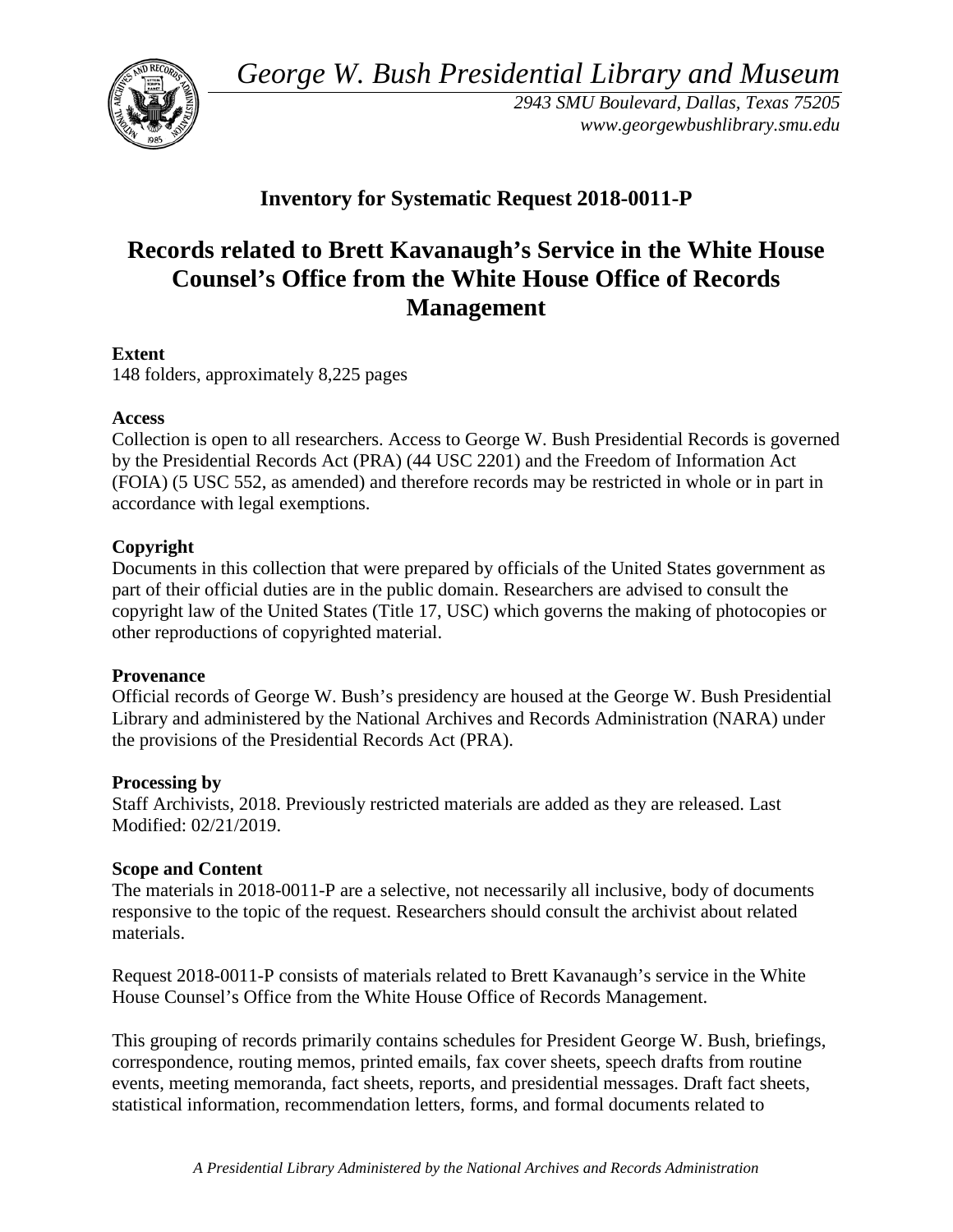presidential nominations are included. Correspondence includes a large quantity of incoming public and congressional correspondence for Chief of Staff Andy Card and Senior Advisor Karl Rove including scheduling requests, invitations, tour requests, thank you notes, policy suggestions, and publications. Draft and final thank you letters and presidential messages from President George W. Bush are also present.

#### **System of Arrangement**

The materials in 2018-0011-P are a systematic body of documents responsive to the topic of the systematic request. Researchers should consult an archivist about related materials.

 Documents responsive to this request were found in these collection areas – White House Office of Records Management (WHORM) Subject Files and Staff Member Office Files.

WHORM Subject Files are processed at the document level.

The WHORM Subject File compiled by the White House Office of Records Management is comprised of a series of documents assigned a letter/number combination and filed in a subject category. A complete listing of the subject categories including a detailed description of each category is available in our research room and on our website at <www.georgewbushlibrary.smu.edu>.

Staff Member Office Files are maintained at the folder level by staff members within their individual offices and document all levels of administration activity.

Staff Member Office Files are processed at the folder level, that is, individual documents are not selected and removed from a folder for processing. While this method maintains folder integrity, it frequently results in the incidental processing of documents that are not wholly responsive to the subject area.

 **Related Collections and FOIA Requests** - Previously released records related to Brett Kavanaugh can be found on a dedicated page of the George W. Bush Library and Museum's website (<https://www.georgewbushlibrary.smu.edu>).

```
Systematically Processed: 
    Records Management, White House Office of 
       Subject Files - HO (Holidays) 
              616250 
       Subject Files - MA (Medals - Awards) 
              563951 
              687794 
       Subject Files - RE023 (Jogging/Walking) 
              448194 - 654934 
2015-0037-F: 
    Records Management, White House Office of 
       Subject Files - FG006-27 (Office of Senior Advisor - Karl Rove) 
              536123 [1]
```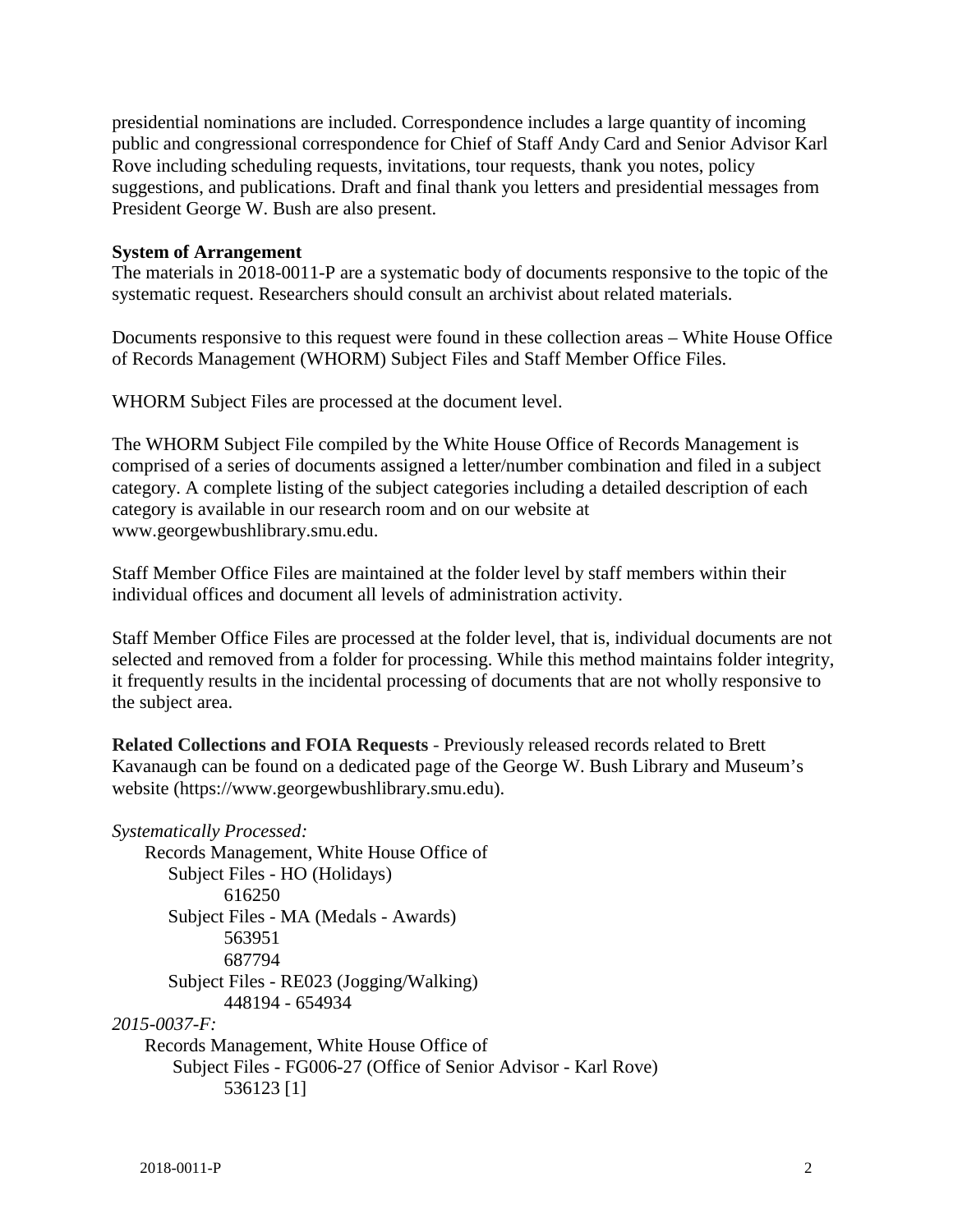536123 [2]

The following is a list of documents and folders processed in response to 2018-0011-P:

**Box 1** 

#### **Records Management, White House Office of**

Subject Files - FE008-01 (Library, Incumbent President) 709291 Subject Files - FE010 (Records & Archives) 447208 447701 448036 448182 454095 [1] 454095 [2] 489921 Subject Files - FG001-01 (Presidential Delegations of Authority) 454492

Subject Files - FG001-07 (Briefing Papers)

```
01/22/2001 [460502] 
03/05/2001 [460536] 
03/15/2001 [460545] 
03/29/2001 [460556] 
04/12/2001 [460567] 
05/15/2001 [460592] 
06/11/2001 [460616]
```
## **Box 2**

Subject Files - FG001-07 (Briefing Papers)

06/29/2001 [460625] 10/05/2001 [509171] 11/20/2001 [509217] 11/29/2001 [509226] 01/16/2002 [460705] 03/05/2002 [460753]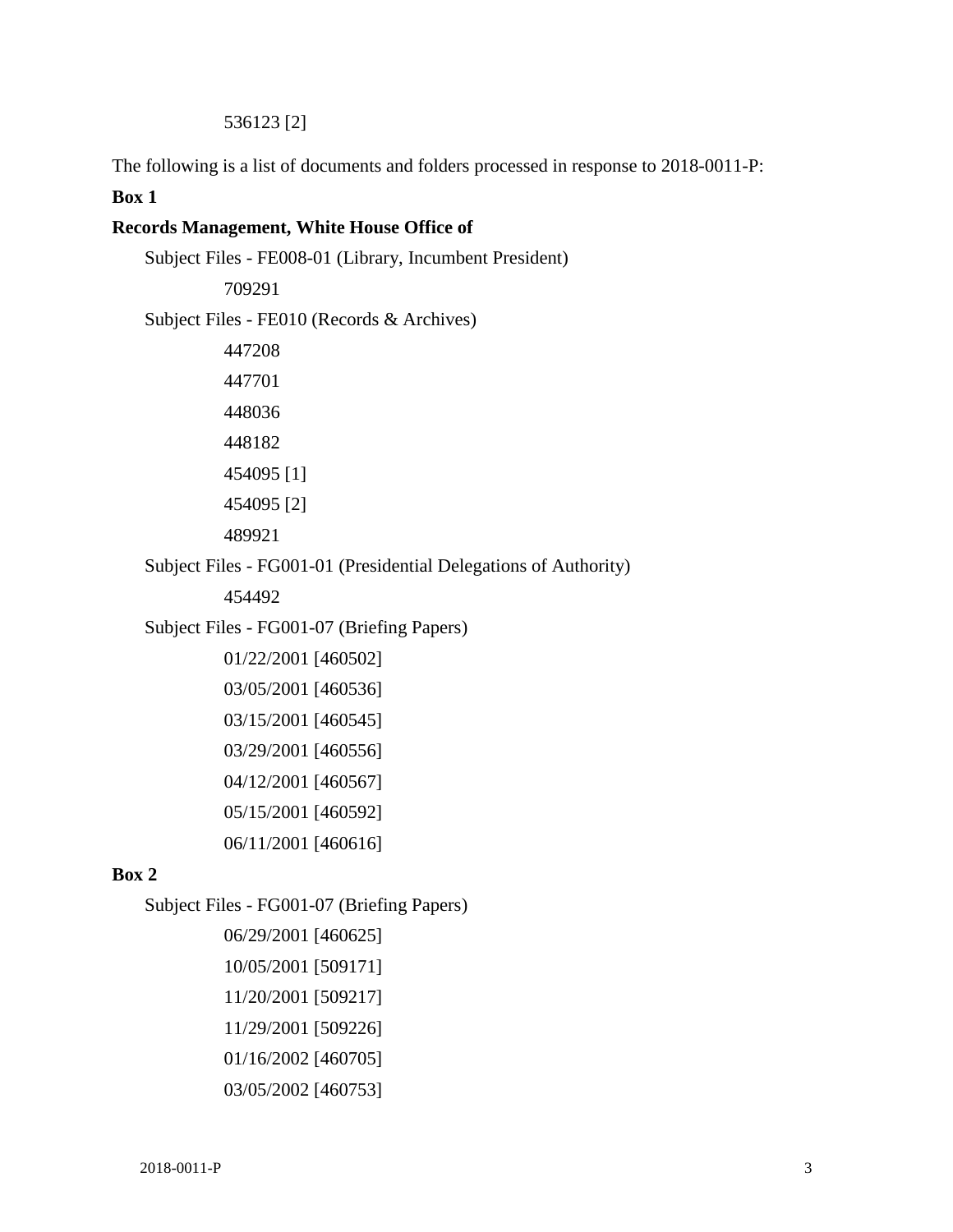03/08/2002 [460756] 04/11/2002 [460794] 05/09/2002 [460822] [1] 05/09/2002 [460822] [2] 06/18/2002 [460865] 07/17/2002 [460893]

#### **Box 3**

Subject Files - FG001-07 (Briefing Papers)

11/15/2002 [539563] 11/26/2002 [539574] 12/05/2002 [539583] 12/20/2002 [539598] 01/24/2003 [539633] 03/07/2003 [539675] 03/14/2003 [539682] 05/20/2003 [539749] 06/22/2003 [539782] 552098

Subject Files - FG006-03A (Chief of Staff, Office Files)

## **Box 4**

Subject Files - FG006-03A (Chief of Staff, Office Files)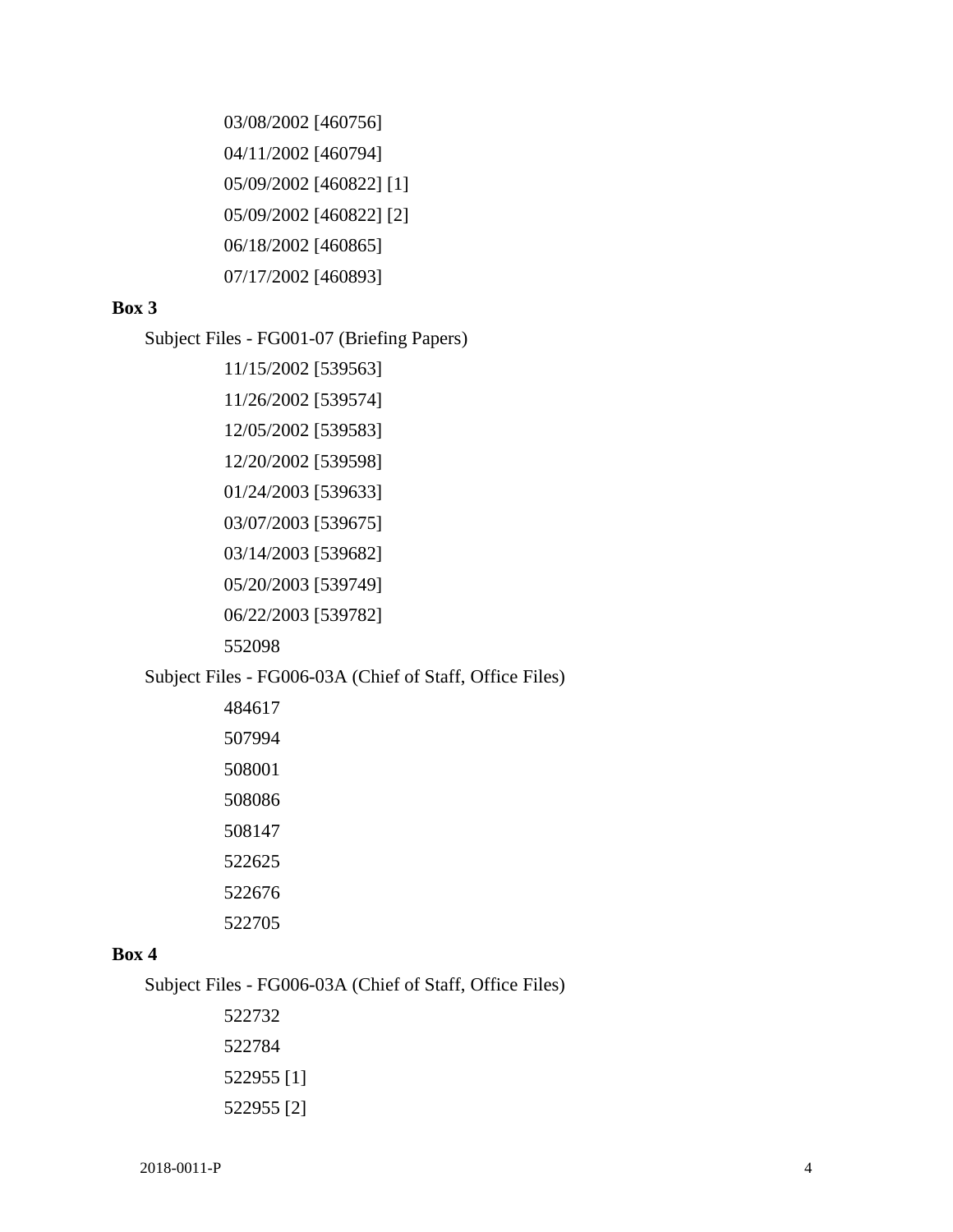| 534138     |
|------------|
| 534247 [1] |
| 534247 [2] |
| 547493     |
| 554859     |
| 554924     |
| 555085     |
| 561997     |
| 562002     |

#### **Box 5**

Subject Files - FG006-03A (Chief of Staff, Office Files)

- 562007 [1]
- 562007 [2]
- 562008
- 562031

# Subject Files - FG006-04 (Counsel to the President)

526042

# Subject Files - FG006-27 (Office of Senior Advisor - Karl Rove)

# **Box 6**

Subject Files - FG006-27 (Office of Senior Advisor - Karl Rove)

| 508388     |
|------------|
| 508389     |
| 508406     |
| 508469     |
| 508523     |
| 508537     |
| 508575 [1] |
| 508575 [2] |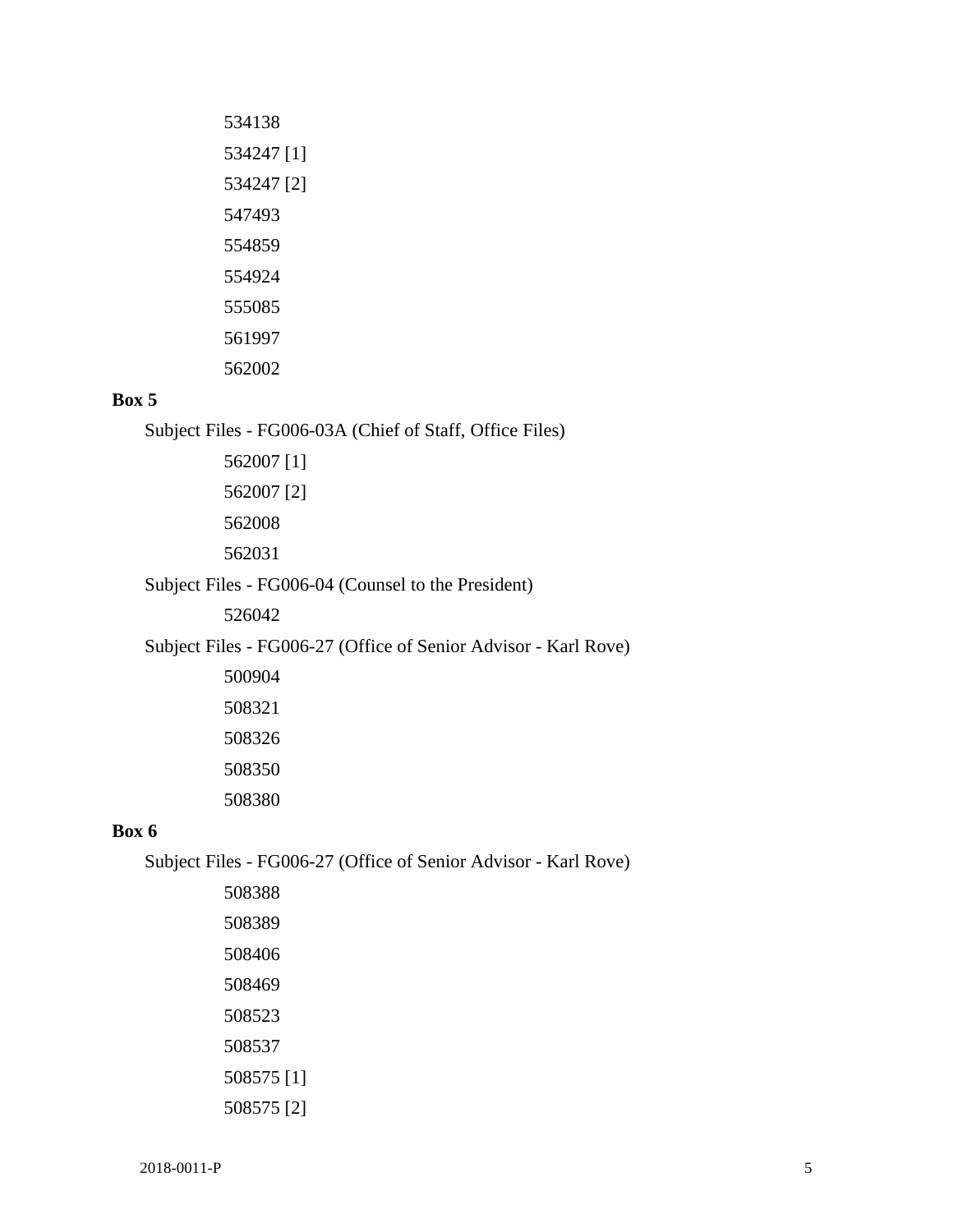| 508578 |  |
|--------|--|
| 508596 |  |
| 508617 |  |
| 508630 |  |

# **Box 7**

Subject Files - FG006-27 (Office of Senior Advisor - Karl Rove)

# **Box 8**

Subject Files - FG006-27 (Office of Senior Advisor - Karl Rove)

Subject Files - FG012-07 (US Secret Service)

Subject Files - FG023 (Department of Housing & Urban Development)

Subject Files - FG050 (Judicial Branch)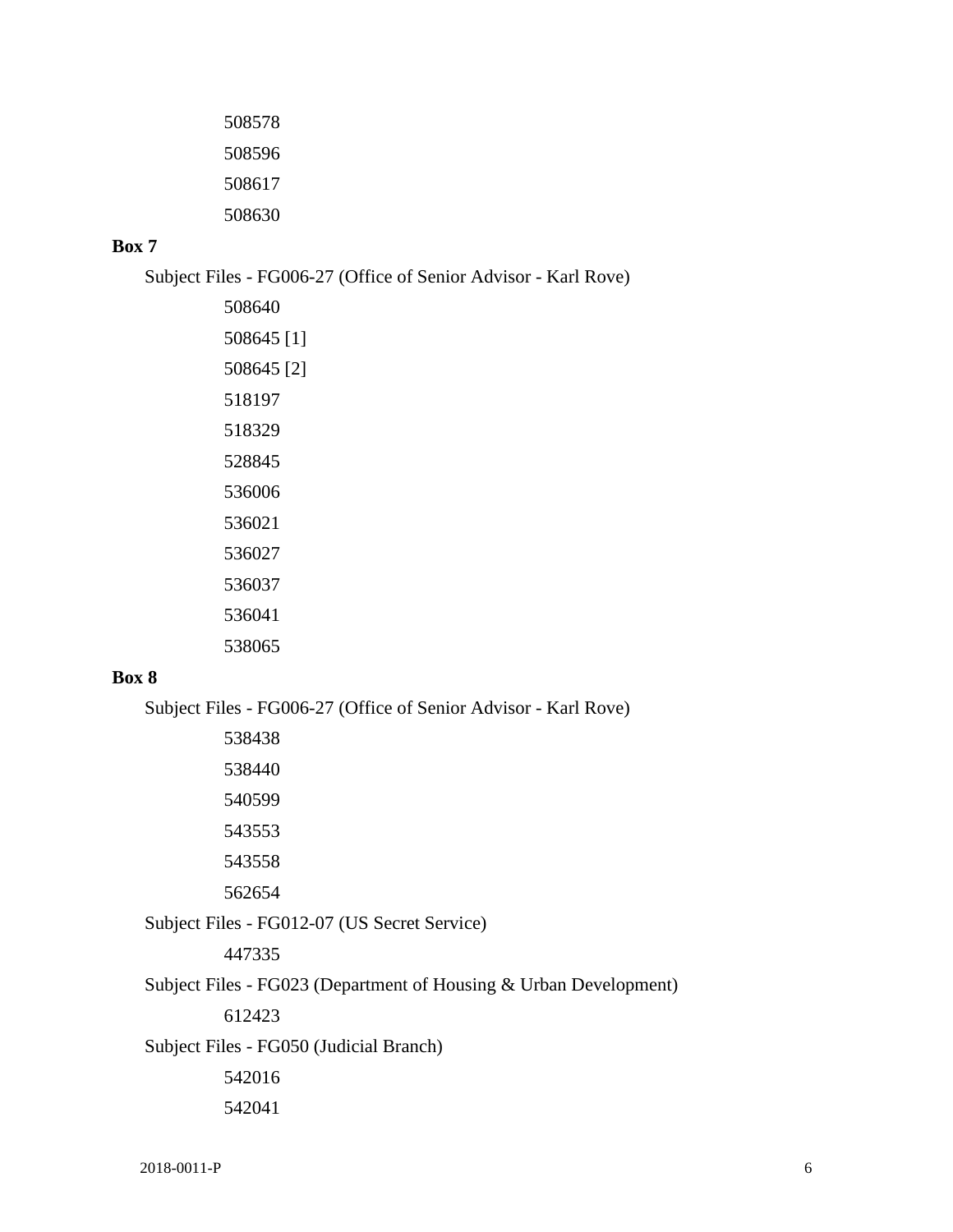Subject Files - FG052 (United States Court of Appeals) 

#### **Box 9**

Subject Files - FG052 (United States Court of Appeals)

Subject Files - FG053 (United States District Courts)

## Subject Files - GI002 (Gifts to the President)

 Subject Files - JL003 (Crime) Subject Files - JL007 (Legal Aid) Subject Files - ME001 (Messages Sent to Individuals) Subject Files - ME001-03 (Messages - Condolence/Death)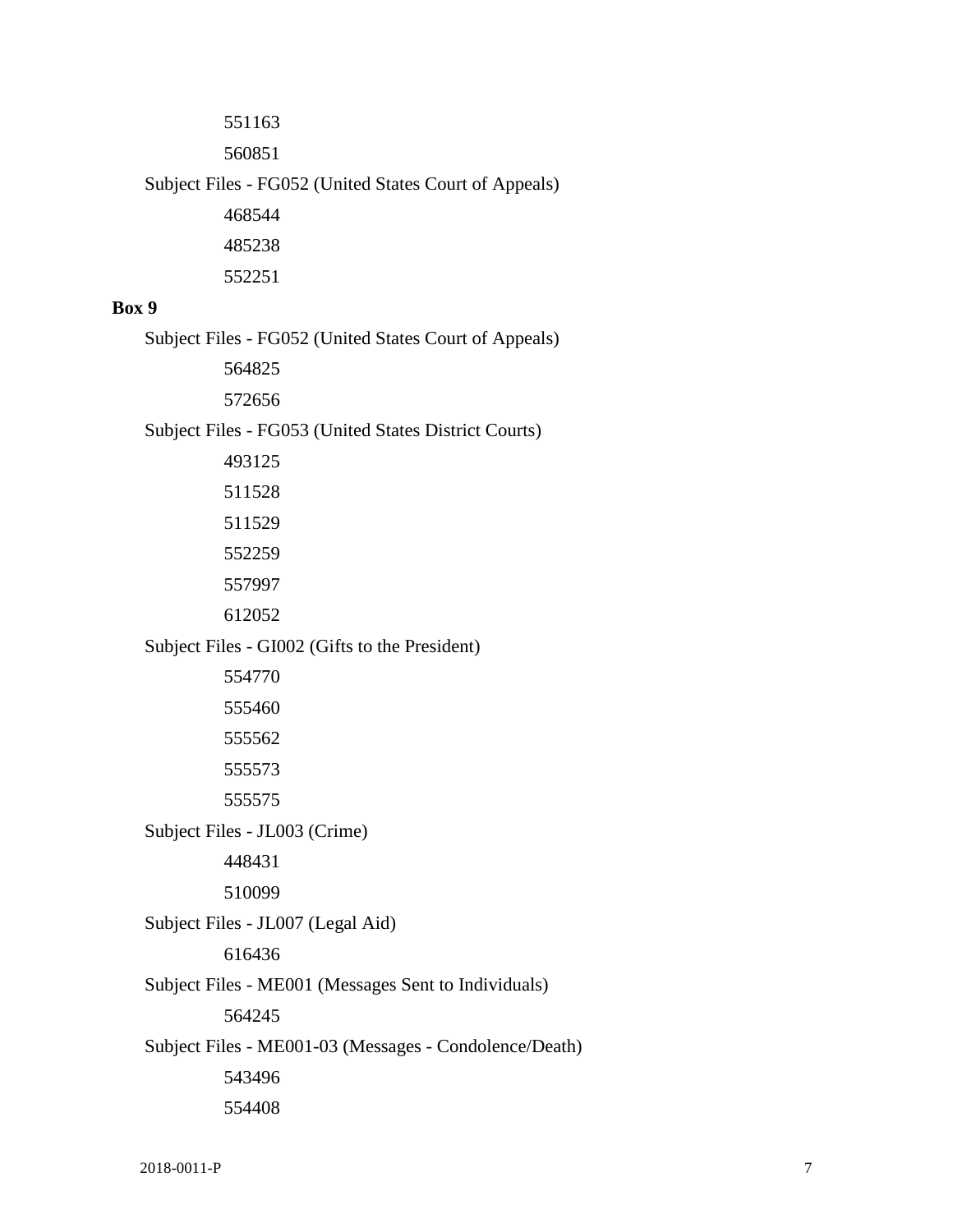555166

Subject Files - ME002 (Messages Sent to Groups / Organizations)

491085

519706

537532

559976

Subject Files - PE002-01 (Policy Positions)

#### **Box 10**

Subject Files - PL003 (Messages, Political - Sent or Denied)

445565

547089

Subject Files - PP (Presidential Personal)

565238 [1]

565238 [2]

Subject Files - PP007 (Litigation Involving the President)

448381

Subject Files - PR005 (Autographs - Photographs - Holographs)

448183

452731

Subject Files - SP729 (Remarks on Medical Liability Reform High Point University, High Point, NC, 07/25/2002)

527166

Subject Files - WH002-03 (Camp David)

448422

Subject Files - WH004-01 (Mail Reports)

547097

Subject Files - WH008 (Telecommunications, White House)

486560

#### **Staff Member Office Files**